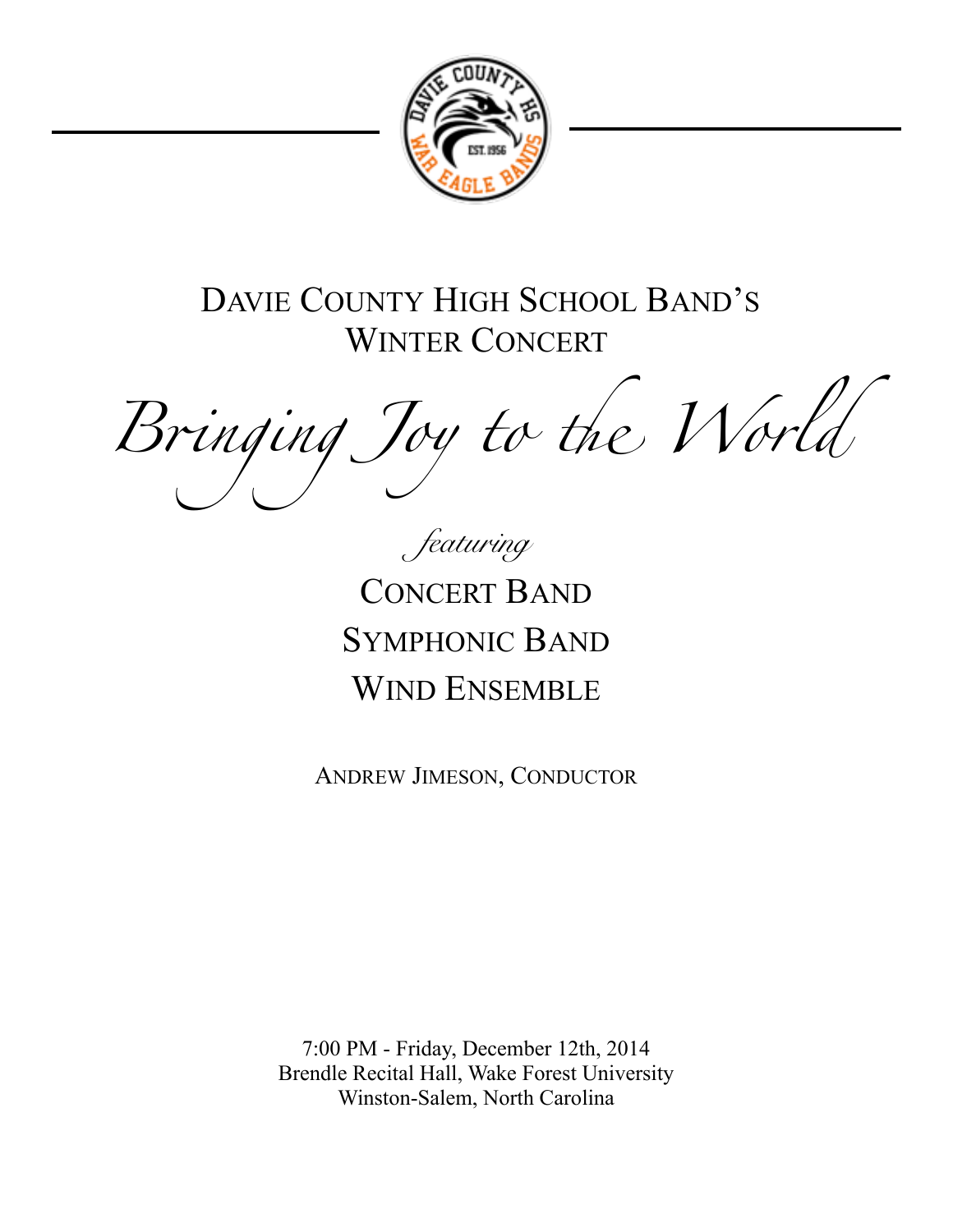### *Concert Band*

 *The Runaway Sleigh (2005) by Robert W. Smith Themes from The Nutcracker (1999) arr. Ed Huckeby Pantheon (1999) by Michael Sweeny* 

*A Christmas Festival (1957) by Leroy Anderson arr. Robert W. Smith*

# *Symphonic Band*

| Spirits Bright (2006)                        | arr. John Cacavas    |
|----------------------------------------------|----------------------|
| God Rest You Merry, Gentlemen (2002)         | arr. Ed Huckeby      |
| Willy Wonka and the Chocolate Factory (1970) | arr. Robert Longield |
| Ukrainian Bell Carol (1916)                  | arr. Philip Sparke   |

<u> 1980 - Johann Barbara, martxa alemaniar a</u>

### *Wind Ensemble*

| Santa's Journey (2009)                  | by Roy W. Kaighin                     |
|-----------------------------------------|---------------------------------------|
| Air for Band $(1965)$                   | by Frank Erickson                     |
| Adventum (2013)                         | arr. Jared Barnes                     |
| Symphonic Highlights from Frozen (2013) | arr. Stephen Bulla                    |
| Radetzky March (1848)                   | by Johann Strauss<br>arr. Alfred Reed |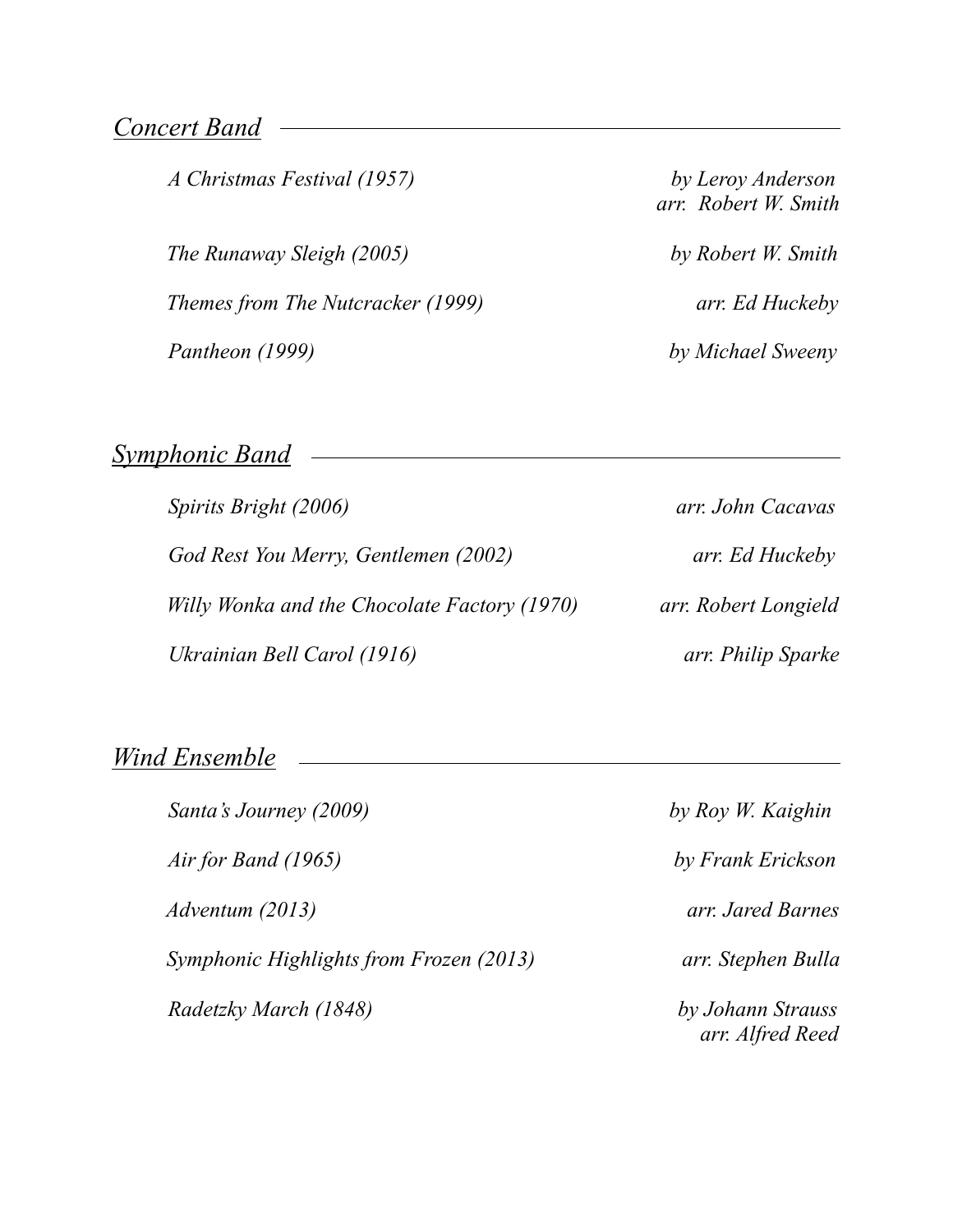## *Davie County High School Bands - Winter 2014*

#### *Flute*

Katie Allison, WE\*º Jordan Baity, SB Hannah Baysinger, CB Sarah Burford, CB\* Makayla Cody, SB Hannah Dix, WE Tiffany Fleming, WE\*+ Bianca Flores, CB Ashton Garcia, SB Kalea Godfrey, SB Emily Gosnell, SB Sarah Impellizeri, CB Kasey McKnight, SB Brianna Moore, WE\* Shelby Nelson, SB Cassie Newell, CB Elisabeth Newman,WE\* Tabitha Nicholson, CB Idalis Perez, CB Sophie Potts, WEº Lexie Rossman, SB Samantha Smith, CB Mikayla Thomas, WEº Deanna Torres, WE Michelle Werbeck, CB Shelby Williford, CB Emmy Zapata-Perez, SB

#### *Oboe*

Brynn Howard, CB Destiny Rycroft, SB Kaylan Vogler, WE+

#### *Clarinet*

Andrew Ashby, WE\* Avery Boudreau, CB Cindy Calix, CB Adam Conrad, WE Dylan Cox, SB Giuseppe Fanale, SB Amelia Halverson, SB Angel Hellmandollar, SB Brynn Howard, CB Jake Howell, CB Samuel Hutchins, CB Danielle Legters, SB Aaron Locklear, CB Cyrena Lyons, SB Megan MacDonald, CB Kary Mayes, CB Alex Meader, SB Max Meader, SB Emily Miller, WE Autumn Murphy, WE

Jennifer Ngo, WE Savannah Priestley,WE\* Jessica Randolph, WE Alex Rodriguez, CB Katelyn Sammons, WE\* Kirsten Seamon, CB Kristina Shouse, SB Brittney Shultz, WE\* Rachel Smith, SB Delana Spillman, SB Kelsie Stanberry, WE\* Chelsea Strange, WEº+ Layne Timidiski, CB Rachel Vance, WE Autumn Whitley, SB

#### *Bass Clarinet*

Mackenzie Clubb, SB Brittany Hunter, SB\* Julian Hunter, WE John Passero, WE+ Abby Vogler, SB

#### *Alto Saxophone*

Brock Allen, WE\*º Heather Deal, SB Zachary Finney, WE\*+ Elijah Gregory, SB Joey Hall, SB Liam Jennings, SB Nora Larsen, SB Ryan Manson, CB Hailey Molloy, CB Claire Myers, WE Ryan Shelton, WEº Blaine Tutterow, SB Nicole Valliere, WE

#### *Tenor Saxophone*

Dean Allen, CB Wyatte Copeland, SB Aaron Finney, SB David Jones, SB Alexis Williams, WE+

#### *Baritone Saxophone*

Zachary Finney, SB\* David Fletcher, WE+ Zack Seamon, CB

#### *Horn*

Charlie Chapman, WEº Jonathon Houghton, CB Olivia Kuhnemann, WE Danielle Wood, WE\*º+

#### *Trumpet*

Lindsay Aggar, CB Destiny Anders, CB Jacob Beauchamp, WE\*º Elaina Burr, WE Luke Carter, WE Ryan Church, SB Tara DuChemin, WE\*+ Daniel Forrest, SB\* Ben Fouts, CB Veronica Garcia, CB John Howard, WEº Foster Johnson, SB Shane Leazer, SB\* Bryan Lewis, CB Kerigan Martin, CB Sarah McCoy, WE\* Jacob Morse, SB Timothy Peeler, CB Bryson Penley, WEº Andy Renegar, WE Taylor Smith, CB

#### *Trombone*

Christopher Carr, CB Tayler Collins, SB\* David Gosnell, WE\* Covey Hough, WE Caleb Lanning, WE+ Manuel Roman, WE\* Hailey Pirk, SB

#### *Euphonium*

Wesley Burton, SB Brandon Dwyer, CB Kirsten Freeman, WEº Seth Jones, WE\*º+ Jordan Marcial, WE Isabel McLaughlin, SB\* Katherine Parker, SB\* Alec Pfeifer, WE Nolan Tucker, CB Hannah Whitley, CB Tyler Zickmund, CB

#### *Tuba*

Johnathon Hilliard, CB Seth Jones, SB\*º Austin Lowery, WE+ Jeb Masencup, CB

#### *String Bass*

Micah Carroll, CB

#### *Percussion*

Brittany Billings, CB Elijah Caudill, SB Bren Collins, CB Stephon Dalton, SB Meghan Donley, WE Austin Hamm, WEº Spencer Kelly, SB\* Katie Koontz, WE\* Dharla Lawson, CB Lauren Long, CB Jesse McDaniel, SB\* David Morton, CB Joe Nobles, WE\* Trinity Scarlett, CB Jacob Seamon, WE Max Sekelsky, WE\* Korbin Smith, SB Allison Staley, WE Zachary Plott, SB James Reinsvold, SB

#### *Symbols Indicate -*

\* - Senior  $^{\circ}$  - Tri-M + - Principal CB - Concert Band SB - Symphonic Band WE - Wind Ensemble